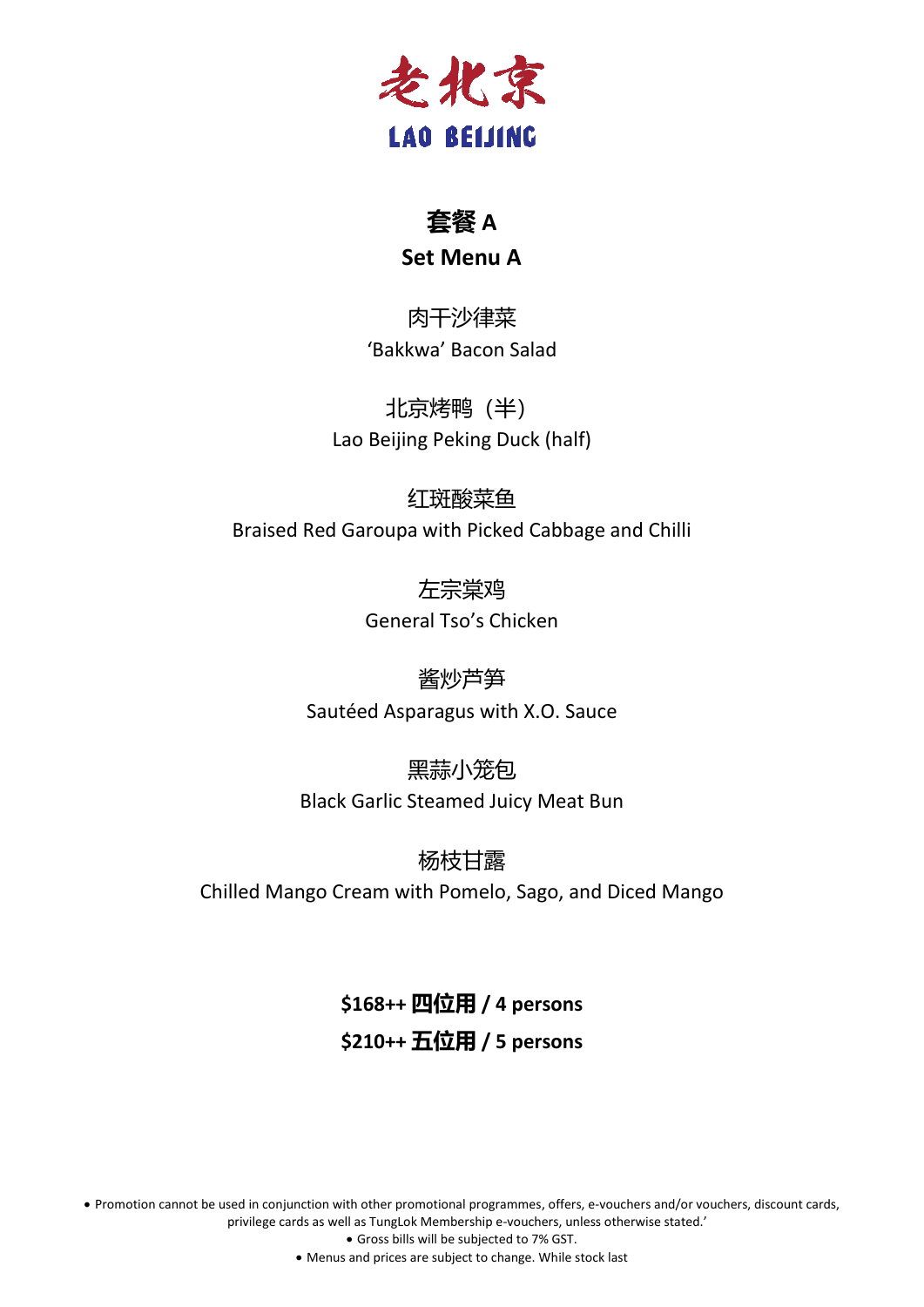

## **套餐 B Set Menu B**

肉干沙律菜 'Bakkwa' Bacon Salad

#### 美人鱼

The Mermaid

当红辣子鸡神奇蛋 Firecracker Chicken Nest

盐焗大虾 Salt-baked King Prawn

松露和牛鸳鸯河粉 Wagyu Beef Truffle 'Hor Fun'

焦糖雪糕豆沙锅饼 Red Bean Pancake with Ice-cream

**\$228++ 四位用 / 4 persons \$285++ 五位用 / 5 persons**

• Promotion cannot be used in conjunction with other promotional programmes, offers, e-vouchers and/or vouchers, discount cards, privilege cards as well as TungLok Membership e-vouchers, unless otherwise stated.'

• Gross bills will be subjected to 7% GST.

• Menus and prices are subject to change. While stock last